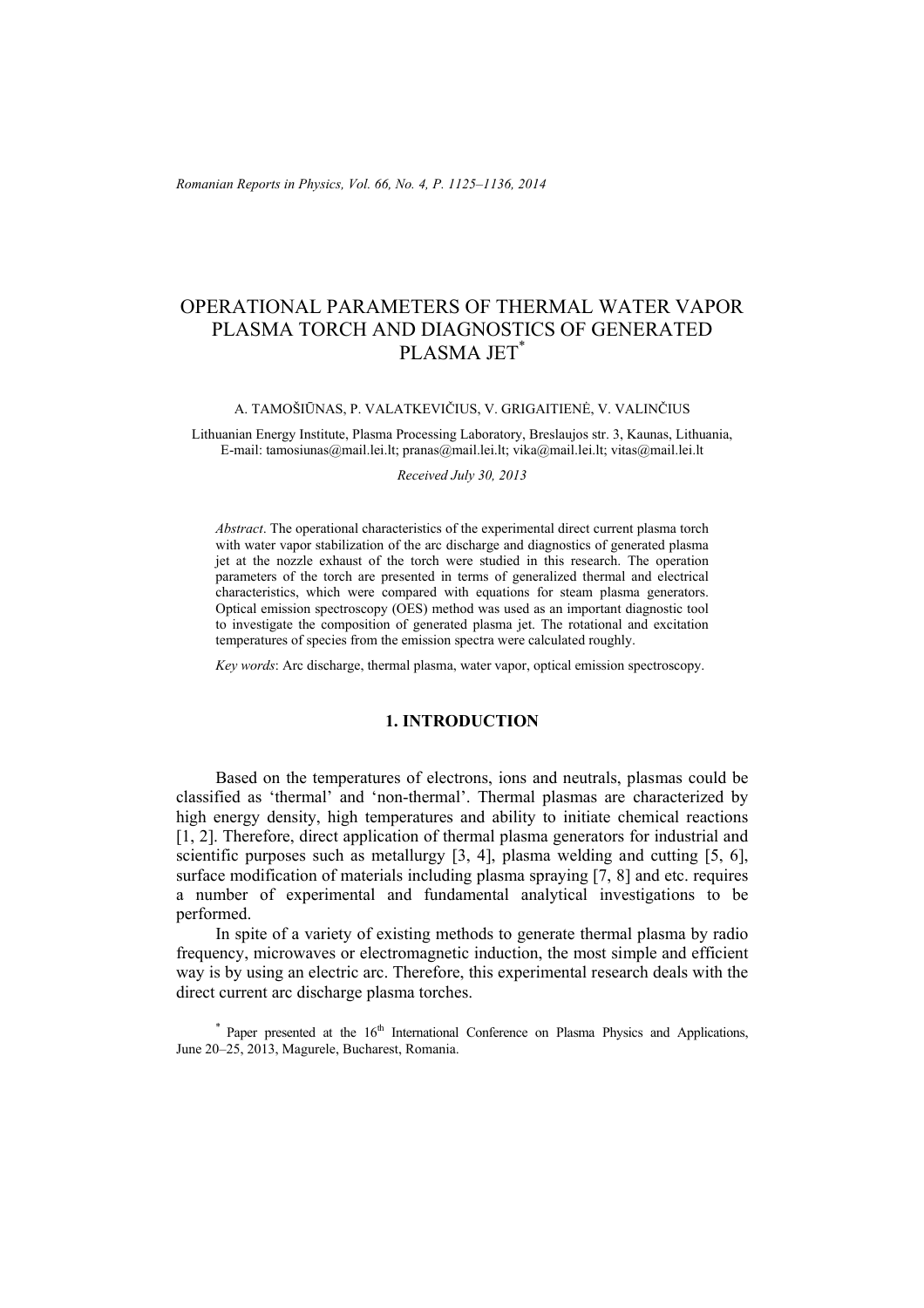Since there are quite a lot of experimental and analytical research done for plasma torches operating on air, argon, nitrogen and hydrogen, but it lacks the information about the plasma torches operating on a pure steam or a mixture of gas and steam/water. Recently, the interest has been raised for a broad application of gas-steam or water plasma torches in thermal plasma pyrolysis/gasification of biomass [9, 10], reforming of hydrocarbons [11, 12] and neutralization of hazardous organic compounds [13, 14], as well as production of hydrogen or synthesis gas [15, 16] and formation of hard coatings [17] etc. Due to this, various issues on arc discharge plasma torches, stabilized by vapor or water flux, are extensively studied in more detailed experimental investigations regarding the design, properties and diagnostics of generated plasma jet  $[18 - 24]$ .

Therefore, the goal of the present experimental research is to determine operational parameters of the thermal water vapor plasma torch operating at atmospheric pressure and compare the results with theoretical, generally used for the steam plasma torches. Moreover, the diagnostics of the generated plasma jet are performed by optical emission spectroscopy method.

#### **2. EXPERIMENTAL SETUP AND METHODOLOGY**

# 2.1. EXPERIMENTAL SETUP

The experiments were performed in plasma torch with stabilization of arc by overheated water vapor up to 450 K. The sketch of the experimental device is shown in Fig. 1. Water vapor with small amount of shielding gas argon was tangentially injected into the arc discharge chamber creating a vortex which surrounds the arc column. A mixture of argon-water vapor was exhausted at the exit nozzle of anode forming a plasma jet. The cathode was made of tungstenlanthanum rod with 2 mm in diameter embedded into a copper cylinder. A confusor-type stair-shaped anode was used to sustain axial stabilization of the arc and fix the mean arc length suppressing the large-scale shunting. The magnetic coil placed downstream the arc flow was used to minimize anode erosion.

The experiments were performed with the torch power of 45–70 kW, under varying arc current from 160–200 A and flow rate of water vapor from 2.63–4.48 g/s. Mean plasma velocity and temperature at the nozzle exit of anode for these parameters varied between  $300 \text{ m/s}$  and  $2200 \text{ K}$  to  $600 \text{ m/s}$  and  $3100 \text{ K}$ . respectively.

Dry saturated water vapor was produced by a 5-bar pressure steam generator (GAK-25/50). Before the injection in the discharge chamber it was overheated up to 450 K by means of superheater. This is essential condition avoiding condensation of water vapor on the walls of the discharge chamber. The flow rate rates of plasma forming gas and shielding gas were adjusted by mass flow controllers.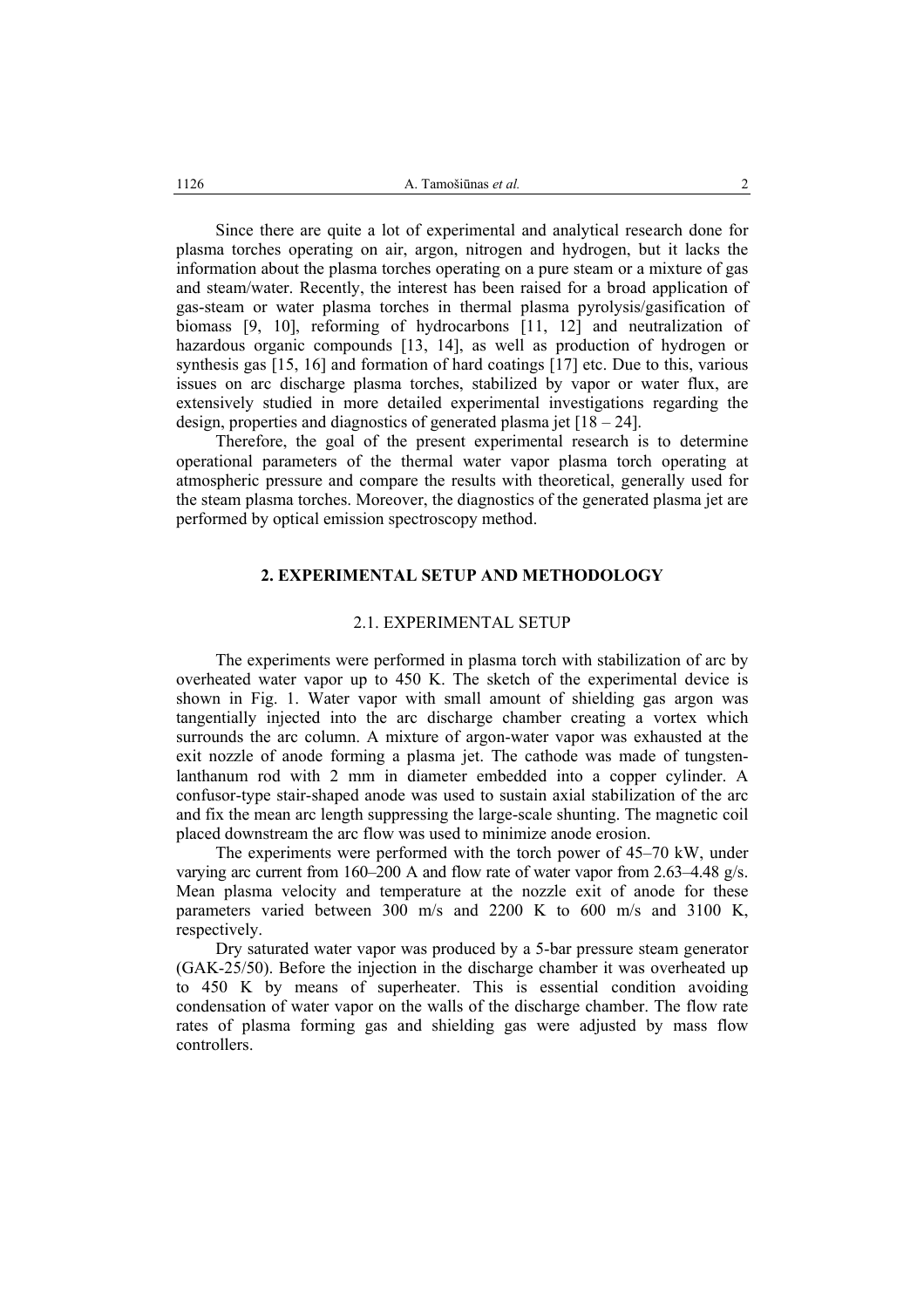

Fig. 1 – The sketch of experimental system; plasma torch: 1 – cathode, 2 – neutral section, 3 – confusor-type stair-step anode,  $4$  – magnetic coil (solenoid),  $G_1$  and  $G_2$  – gas supply rings.

# 2.2. METHODOLOGY

The current intensity and the voltage of the arc were measured using a remote control block with voltmeter and ammeter inside connected to the electric power source (VTPE 400-750). The mean temperature and velocity of plasma jet were calculated from the mass balance calculations measuring the power loss to the cooling water by calorimetric method. The electrical and thermal characteristics of the torch were deduced in terms of criteria complexes using a theory of similarity. The obtained experimental results were compared to the fundamental equations describing the electrical and thermal processes in steam plasma torches proposed in [25].



Control & Analysis PC

Fig. 2 – The measuring system with an acousto-optic emission spectrometer.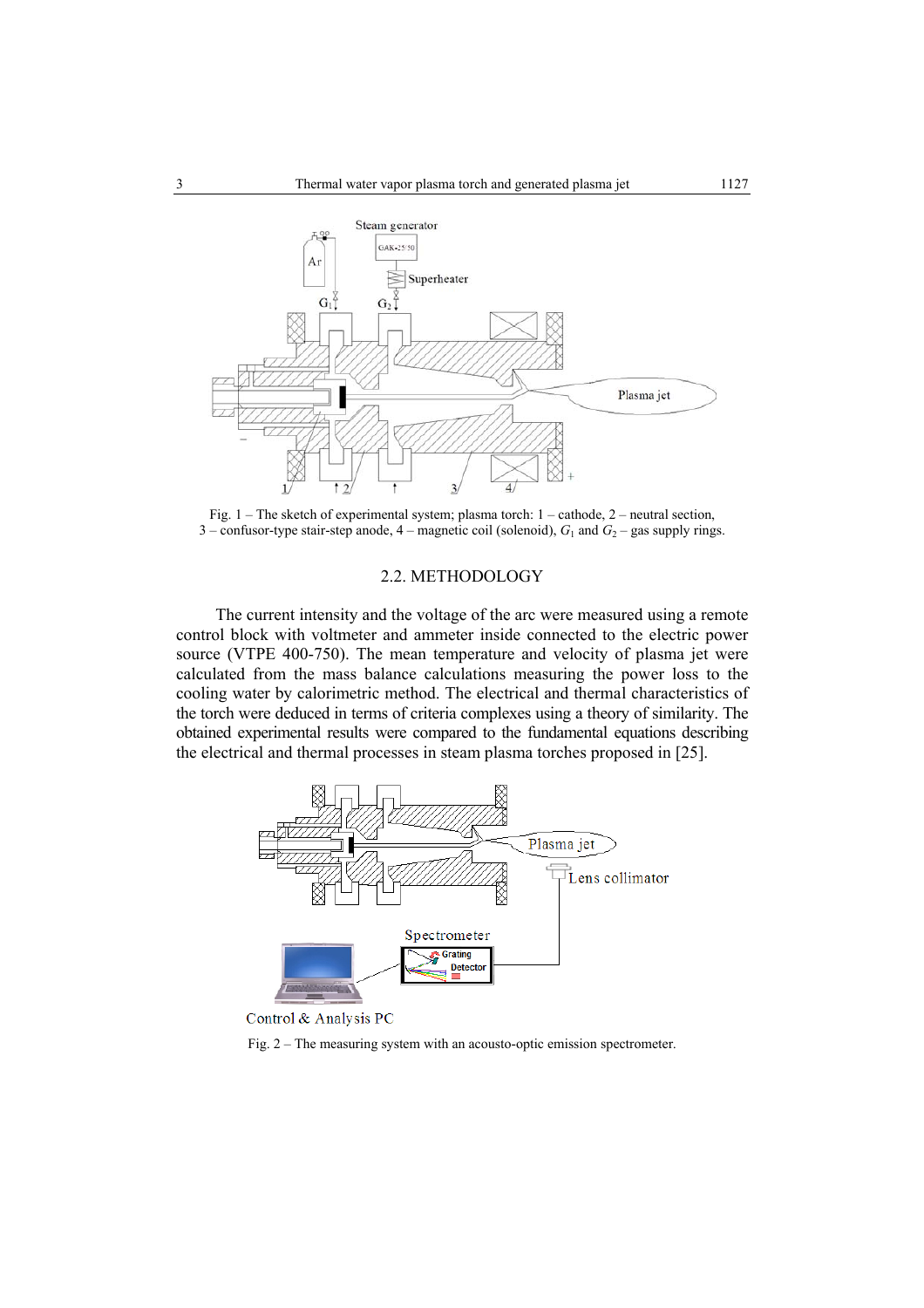A spectroscopic diagnostics of plasma jet was performed by means of an acousto-optic emission spectrometer (AOS4-1). The measuring system is shown in Fig. 2. The spectrometer with the spectral resolution of 0.05 nm (at 250 nm) and 0.5 nm (at 800 nm) is able to measure radiation emitted from a light source in near UV-VIS spectral range of 250–800 nm wavelength. Time resolution of the spectrometer can vary from 5 to 100 ms. The spectrometer is controlled *via* standard USB 2.0 interface from laptop. The "IntelliSpec" software was used for measurements and manipulation of obtained emission spectra.

## **3. RESULTS AND DISCUSSION**

# 3.1. OPERATIONAL PARAMETERS OF WATER VAPOR PLASMA TORCH

The most important electrical characteristic of the plasma torch is the voltampere characteristic (VAC). The form of this characteristic determines the selection of the parameters of the power source and the electrical efficiency of the torch.



Fig. 3 – Volt-ampere characteristics of the linear water vapor plasma torch.

The drooping VAC creates a certain difficulties by matching the plasma torch with the electric power source. Therefore, a stable arcing is being ensured by inclusion of ballast rheostat in the electrical circuit, which reduces electrical efficiency of the plasma system and initiates the pulsations of arc voltage determined by large-scale shunting. Thus, a stair-step shape of the anode is used to minimize the electrical breakdown between the electrode and the arc in the plasma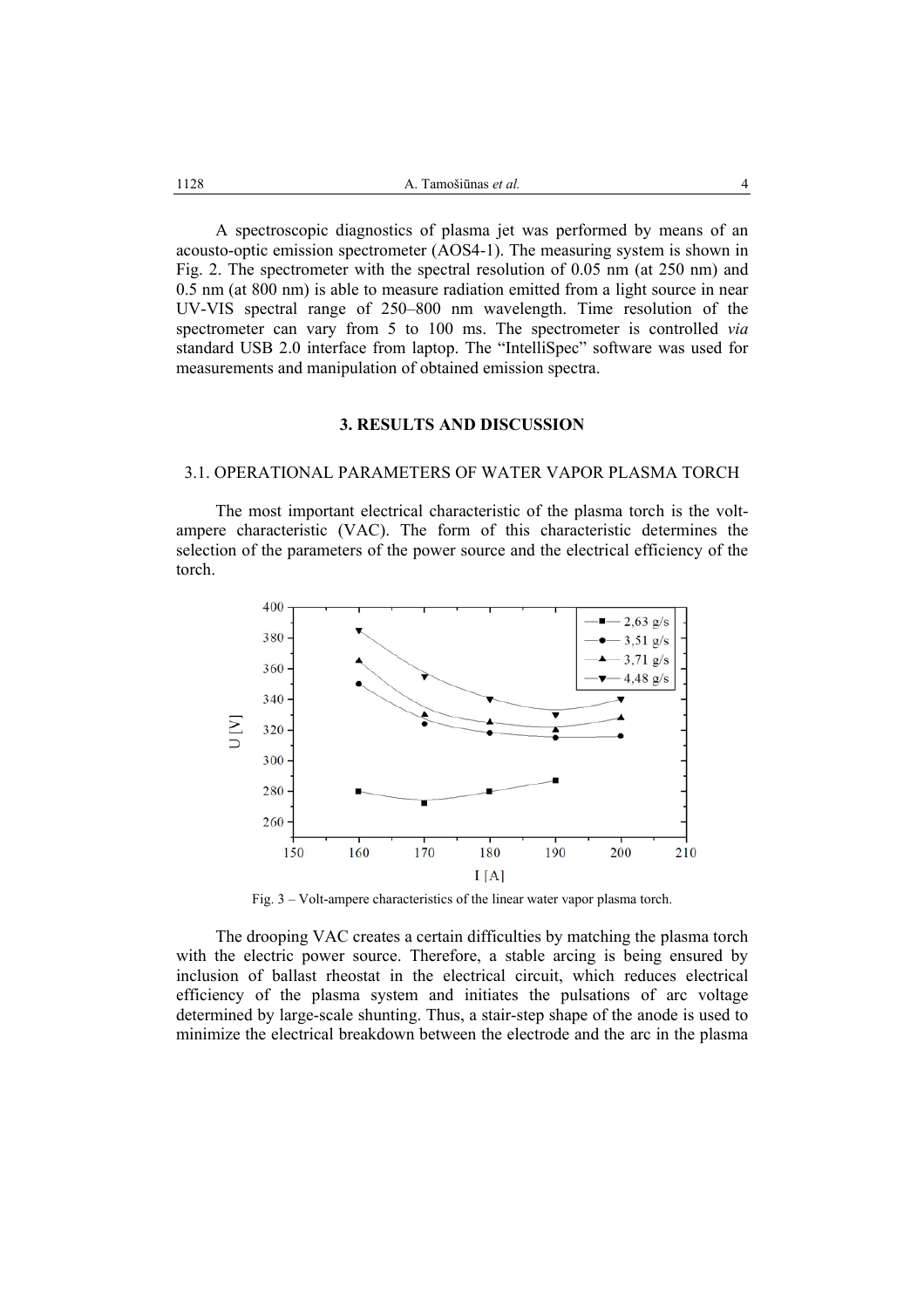torch and to obtain the rising form of volt-ampere characteristics. The form of the VACs of the plasma torch stabilized by water vapor was verified in the range of parameters shown in Fig. 3. The form of VACs is typical for the arc-heated steam plasma source characteristics obtained in [26].

Since the existing analytical methods are not capable to describe the processes occurring in the electric arc plasma torches, we can refer to the theory of similarity to generalize and compare the experimentally obtained results. At present time there are no universal generalized equations valid for all gases, therefore the comparison was made to the generalizing VAC of the arc, burning in water vapor proposed in [25]:

$$
U = 70 + 26.4 \left(\frac{I^2}{GD}\right)^{-0.013} \times \left(\frac{G}{D}\right)^{0.2} \times (pD)^{0.48} \times \left(\frac{L}{D}\right),\tag{1}
$$

where *U* is the voltage,  $D$  – the diameter,  $I$  – the current intensity,  $G$  – the gas flow rate,  $p$  – the pressure,  $L$  – the mean arc length.

The range of variation of the complexes in the equation is as follows:

$$
I^{2}/GD = (3.0 \div 367) \cdot 10^{8} \text{ A}^{2} \text{s/(kg} \times \text{m}),
$$
  
\n
$$
G/D = 0.017 \div 0.22 \text{ kg/(m} \times \text{s}),
$$
  
\n
$$
pD = (1.7 \div 4.9) \cdot 10^{3} \text{ N/m},
$$
  
\n
$$
L/D = 4.1 \div 13.5.
$$
 (2)



Fig. 4 – Comparison of the experimental data with the generalized volt-ampere characteristic of the arc burning in water vapor,  $U_e$  – experimental results,  $U_c$  – calculated according to Eq. (1).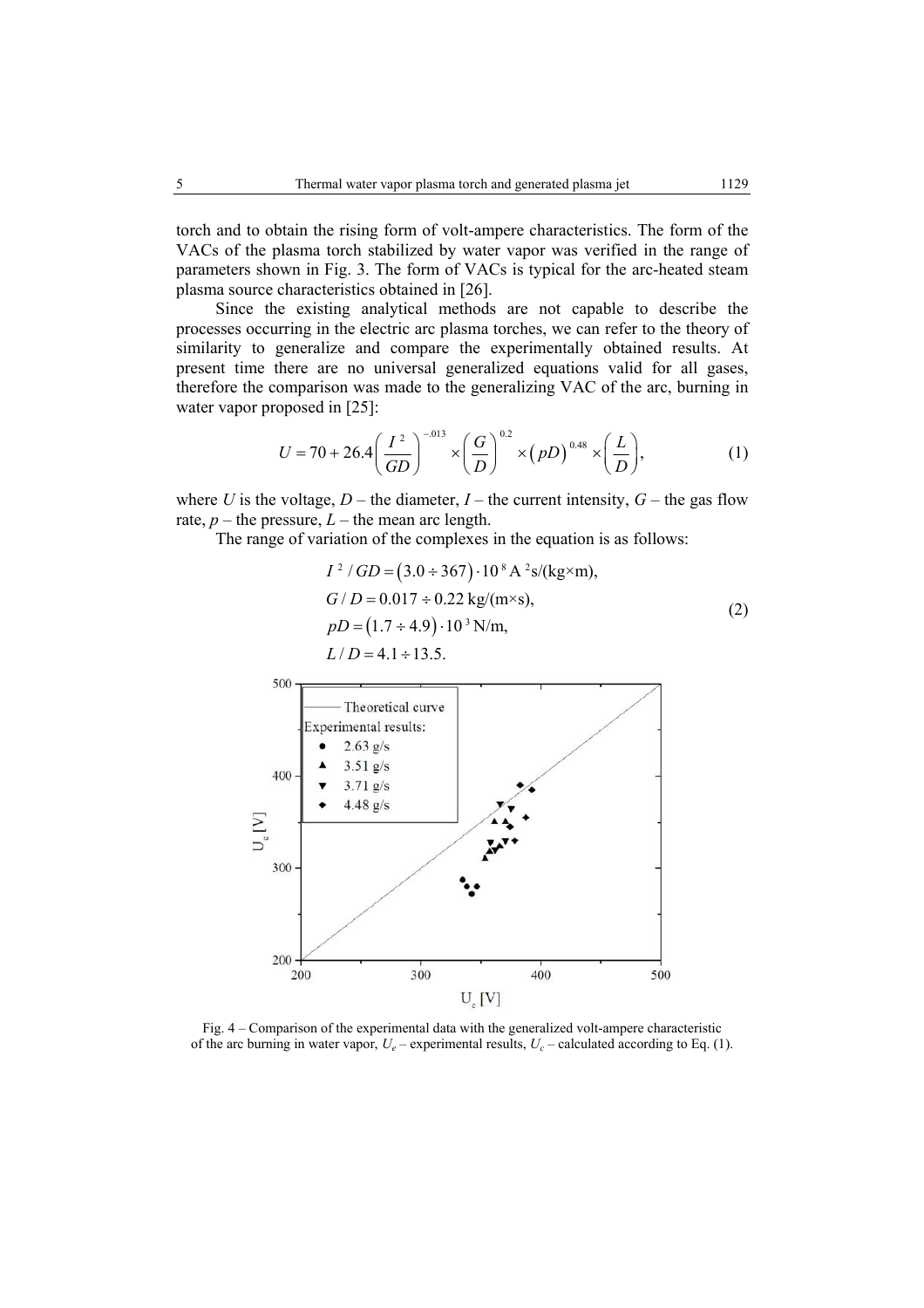One can see than the flow rate of water vapor is 2.63 g/s, the scatter of the experimental results differs from calculated in more than 18%. This could be explained by the effect of supplying shielding gas argon. According to [25], the presence of argon may decrease the arc voltage by 1/3 if the amount of this shielding gas is more than 25% in the total flow rate. In this case, the amount of argon was 17%. Moreover, argon has a higher conductivity in comparison with water vapor. Therefore, growth in the ratio of argon results in a voltage decrease. The best agreement was obtained than the flow rate of water vapor varied from 3.71 to 4.48 g/s with difference between the *Uc* and *Ue* voltages less than 10%.

Thermal coefficient of the efficiency of the plasma torch stabilized by water vapor vortex was determined by processes proceeding in the column of the electric arc taking into account the heat exchange between the arc, the heated gas and the walls of the discharge chamber. The methodology describing thermal efficiency of the torch is proposed in detail [25]. Therefore, the integral coefficient of heat transfer of the steam plasma torches may be expressed as follows:

$$
\tilde{\eta} = \frac{1 - \eta}{\eta} = 3.02 \cdot 10^{-6} \left(\frac{I^2}{GD}\right)^{0.32} \times \left(\frac{G}{D}\right)^{-0.57} \times (pD)^{0.4} \times \left(1 + 1.2K_y\right) \left(1 + \text{tg}(\alpha/2)\right) \left(L/D\right)^{0.5},\tag{3}
$$

where:  $\eta$  is the thermal efficiency of the plasma torch,  $I$  – the current intensity,  $G$  – the gas flow rate,  $D$  – the diameter,  $L$  – the mean arc length. If there is a ledge in anode, than  $K_v = 1$ , with no ledge,  $K_v = 0$ .



Fig. 5 – Comparison of the experimental  $(\eta_e)$  and calculated  $(\eta_c)$  values of the thermal efficiency for the water vapor plasma torch.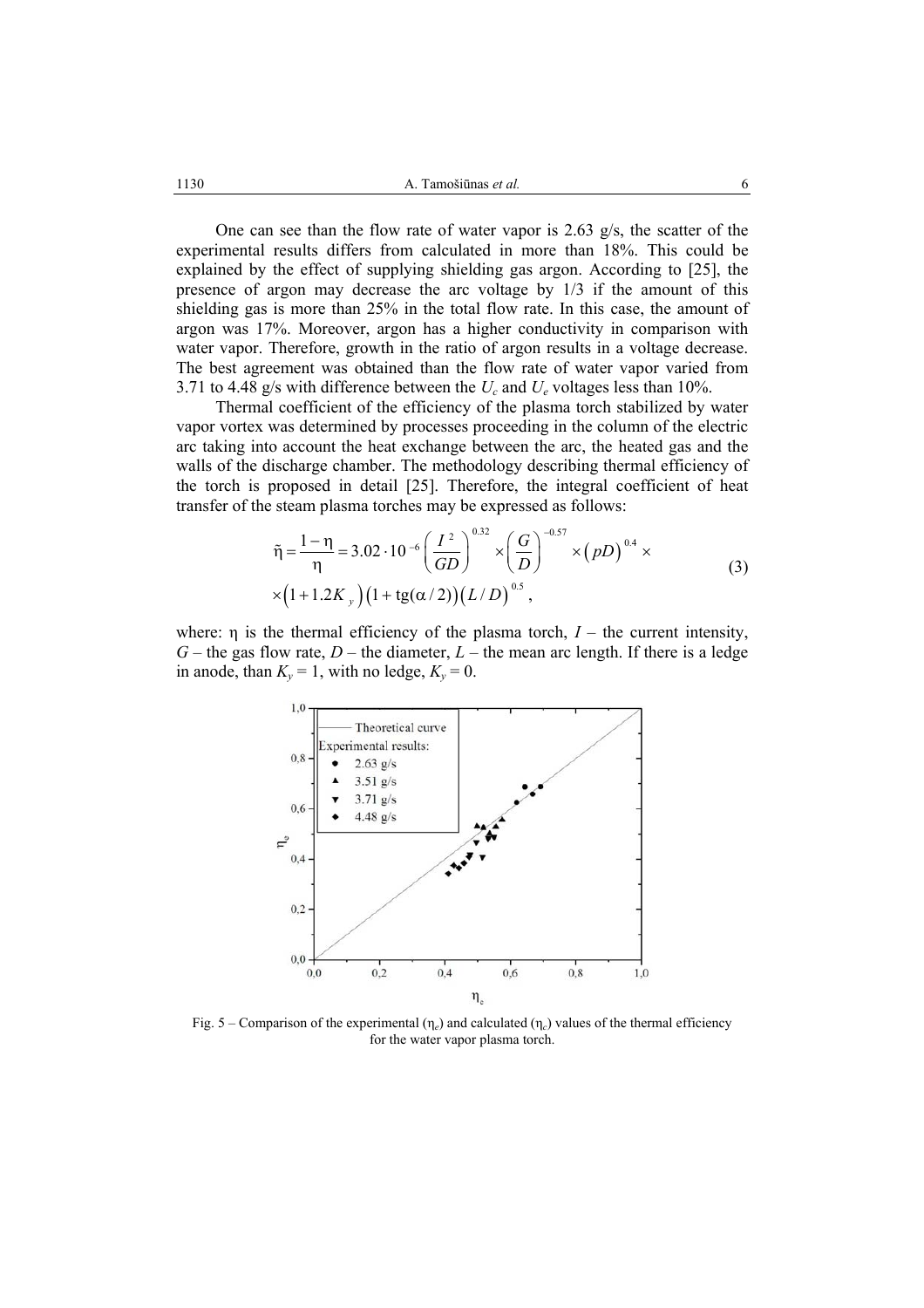Experimental results illustrated in Fig. 5 show a good correspondence with accuracy less than 7% from the calculated data according to Eq. (3). Moreover they are close to the data measured in [25]. It could be assumed that the integral heat losses in the plasma torch are reduced due to the increased flow rate of water vapor from 2.63 to 4.48 g/s, which has an impact on the increment of boundary layer of cold gas surrounding the electric arc and serving as a screen from the convective and radiant heat flux to the walls of the discharge chamber. Therefore, thermal efficiency of the plasma torch increases reaching the maximum value of  $\eta = 0.75$ .

# 3.2. DIAGNOSTICS OF GENERATED PLASMA JET

#### **3.2.1. Identification of species in the emission spectra**

The emission spectra of the DC arc plasma stabilized by a mixture of argonwater vapor at atmospheric pressure are shown in Figs. 6 and 7. The spectra were measured in the range of wavelength from 300 to 800 nm at flow rate of water vapor 3.71  $g/s$ . As could be seen in both figures, between 550 nm and 650 nm there was a noise coming from outside which could cause the errors calculating temperature of species in the plasma [27]. The noise could appear due to highvelocity flow (up to 700 m/s) of plasma stream at the nozzle exhaust of the torch and the fluctuations of the arc. Thus, it may affect the precision of the spectra measurements. Moreover, resolution of the spectrometer is an important factor which could influence inaccuracies in spectra too.



Fig. 6 – Optical emission spectra of water vapor plasma at torch power of 47.6 kW (170 A, 280 V).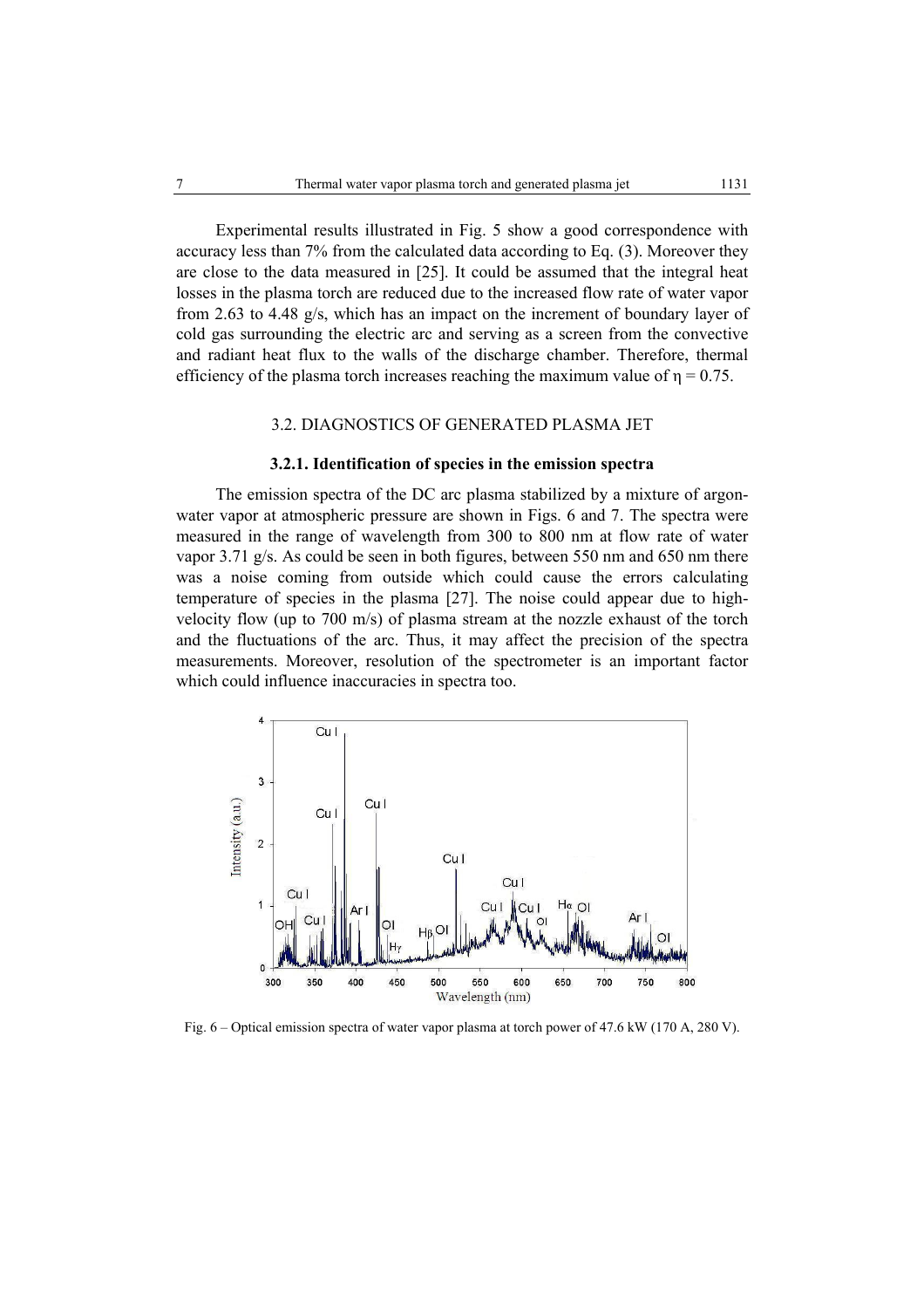The optical emission spectrum shows that water molecule in the plasma was decomposed into H, OH and O radicals as it was confirmed in [28]. The main emission lines include Ar (I), OH, O (I), Cu (I), and Balmer emission line profile corresponding to  $H_{\alpha}$ ,  $H_{\beta}$  and  $H_{\gamma}$  were detected. These lines along with their spectroscopic parameters were taken from the NIST atomic database [29]. The peaks of  $H_{\alpha}$  and  $H_{\beta}$  in the emission profile suggest that slow hydrogen atoms with low average energies of 0.4–1 eV were dominant [30], and only traces of  $H_\gamma$  were detected. Heating mechanism of plasma stream is induced mainly by elastic collision between heavy ions and fast electrons.



Fig. 7 – Optical emission spectra of water vapor plasma at torch power of 62 kW (250 A, 248 V).

High currents are important to produce active species in plasma (especially OH, H, O radicals) which are very beneficial in reforming, pyrolysis and gasification of organic waste extracting hydrogen rich synthesis gas or producing other chemicals. On the other hand, the increase of the current increases the emission of Cu I atoms from the anode surface to the plasma. Thus, the life-time of the electrodes decreases due to intensive erosion.

#### **3.2.2. Temperature evaluation from the emission spectra**

The OH (A-X) band spectra have been used to calculate the gas temperature [31]. It enabled to determine rotational  $T_{rot}$  temperature  $(T_{rot} \approx T_g)$  by fitting the experimental spectra with simulated one. We used LIFBASE [32] software for spectral simulation.

To find out whether the rotational temperature determined from the measured spectra was reliable, it was compared with the mean gas temperature at the nozzle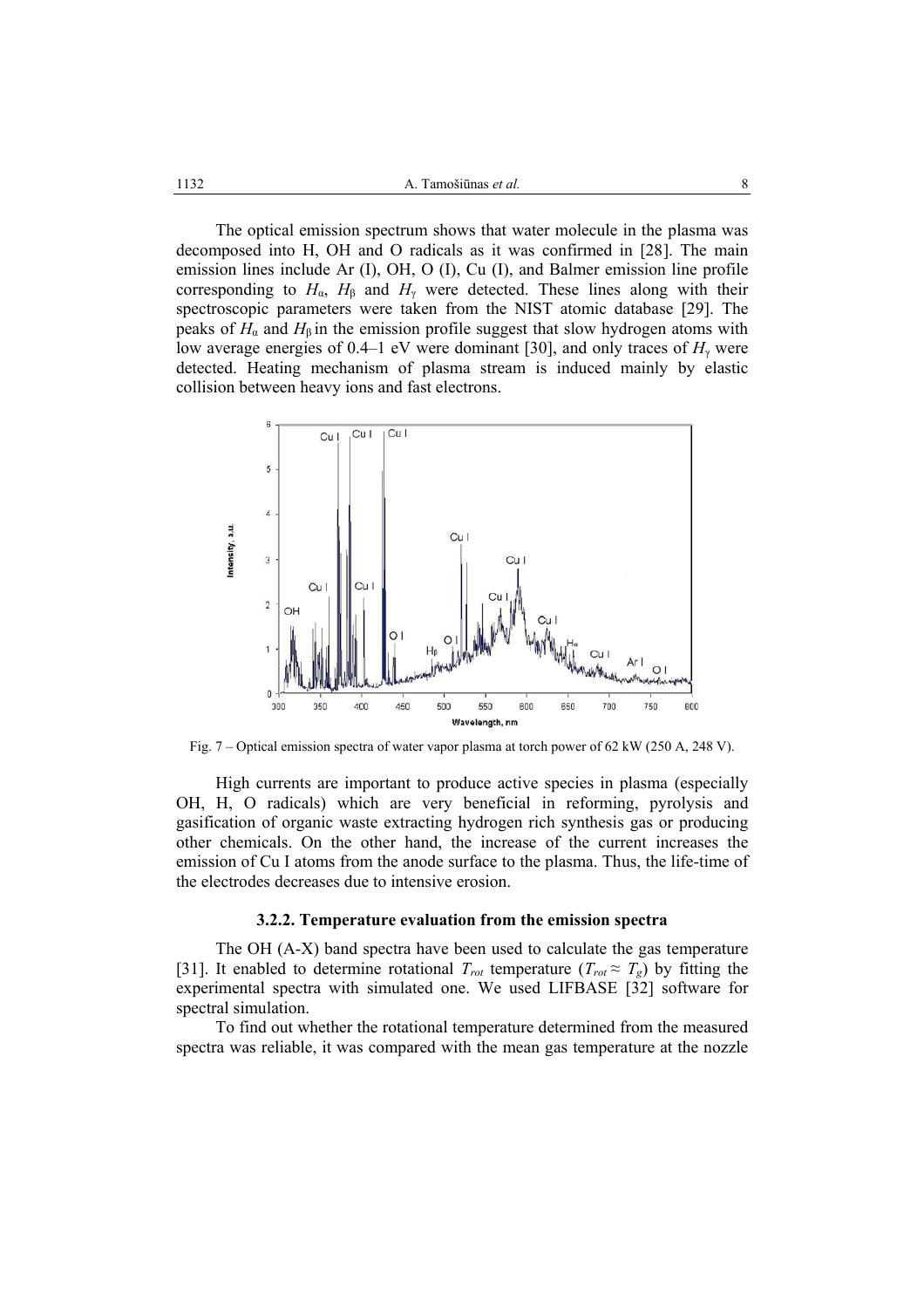exhaust of the torch calculated from a heat balance equations (*T<sub>balance</sub>*) [25]. The results are shown in Table 1. It could be seen that at current intensities of 170 A and 250 A, the difference between the temperatures  $(T_{balance}$  and  $T_{rot}$ ) was significant. The mean temperature increased with increasing the current intensity because of Joule heating of the gas, i.e. high densities of active species are being generated in the plasma with fast interspecies collisional exchange [33]. Difference between the temperatures may appear due to water vapor used as plasma-forming gas. At temperature 2500 K only 10 % of water vapor dissociated [34] and thus undissociated water vapor causes measurement uncertainty in spectra measurements. In the very humid environment, some portion of energy was spent for water evaporation and dissociation. It was reported in [35] that when no water was present in the discharge, the same discharge at approximately the same parameters gave higher temperatures. In case of experimental temperature 3100 K around 40 % of water vapor dissociated [34]. The *Trot* was much higher than *Tbalance*. It could be explained that the rotational temperature measured from OH spectra may be overestimated due to the fact that these radicals are result of chemical reactions and residual chemical energy can manifest itself by elevating temperatures [36].

| Experimental and calculated results |          |  |                                                                         |  |  |  |  |
|-------------------------------------|----------|--|-------------------------------------------------------------------------|--|--|--|--|
| $II$ [V]                            | $P$ [kW] |  | $G_{H2O}[\mathbf{g/s}]$ $T_{balance}[\mathbf{K}]$ $T_{rot}[\mathbf{K}]$ |  |  |  |  |

*Table 1* 

| ' [A] | $I$ [V] | P [kW] | $18^{\circ}$<br>$\mathrm{U}_{H2O}$ | LL J<br>N<br>balance | LL J<br>$\mathbf{u}$<br>A<br>$1$ rot | $T_{exc}$ [K] |
|-------|---------|--------|------------------------------------|----------------------|--------------------------------------|---------------|
| 170   | 280     | 47.6   | 2.71                               | $2500 \pm 6\%$       | 1700<br>$\sim$ 1                     | ~1000         |
| 250   | 250     | 62     | 2.71<br>J.II                       | $3100 \pm 6\%$       | ~14600                               | $-4800$       |

Considering that our atmospheric pressure plasma was close to local thermodynamic equilibrium (LTE), the distribution of atoms in different excited states could be described by the Boltzmann distribution function. Therefore, the excitation temperature was roughly calculated using two-line method (considering Cu I line transitions between 510.554 nm and 515.324 nm, as well as among 515.324 nm and 521.820 nm – see Table 2). The relative intensity between two spectral lines of the same species corresponding to transitions *j* and *k* to the same lower level *i* can be expressed as [37, 38]:

$$
\frac{I_{ji}}{I_{ki}} = \left(\frac{A_{ji}g_j\lambda_{ki}}{A_{ki}g_k\lambda_{ji}}\right) \exp\left\{-\frac{E_{ji} - E_{ki}}{kT_{exc}}\right\},\tag{4}
$$

where  $I_{ii}$  and  $I_{ki}$  is the line intensities from the *j–i* and  $k-i$  transitions,  $\lambda_i$  and  $\lambda_k$  – the wavelengths,  $A_{ji}$  and  $A_{ki}$  the transition probabilities,  $E_{ji}$  and  $E_{ki}$  the energy differences between the exited levels *j* and *k* and the level *i*,  $g_i$  and  $g_k$  the degeneracy of the levels *j* and *k*,  $T_{exc}$  the excitation temperature and  $k_B$  is the Boltzmann constant.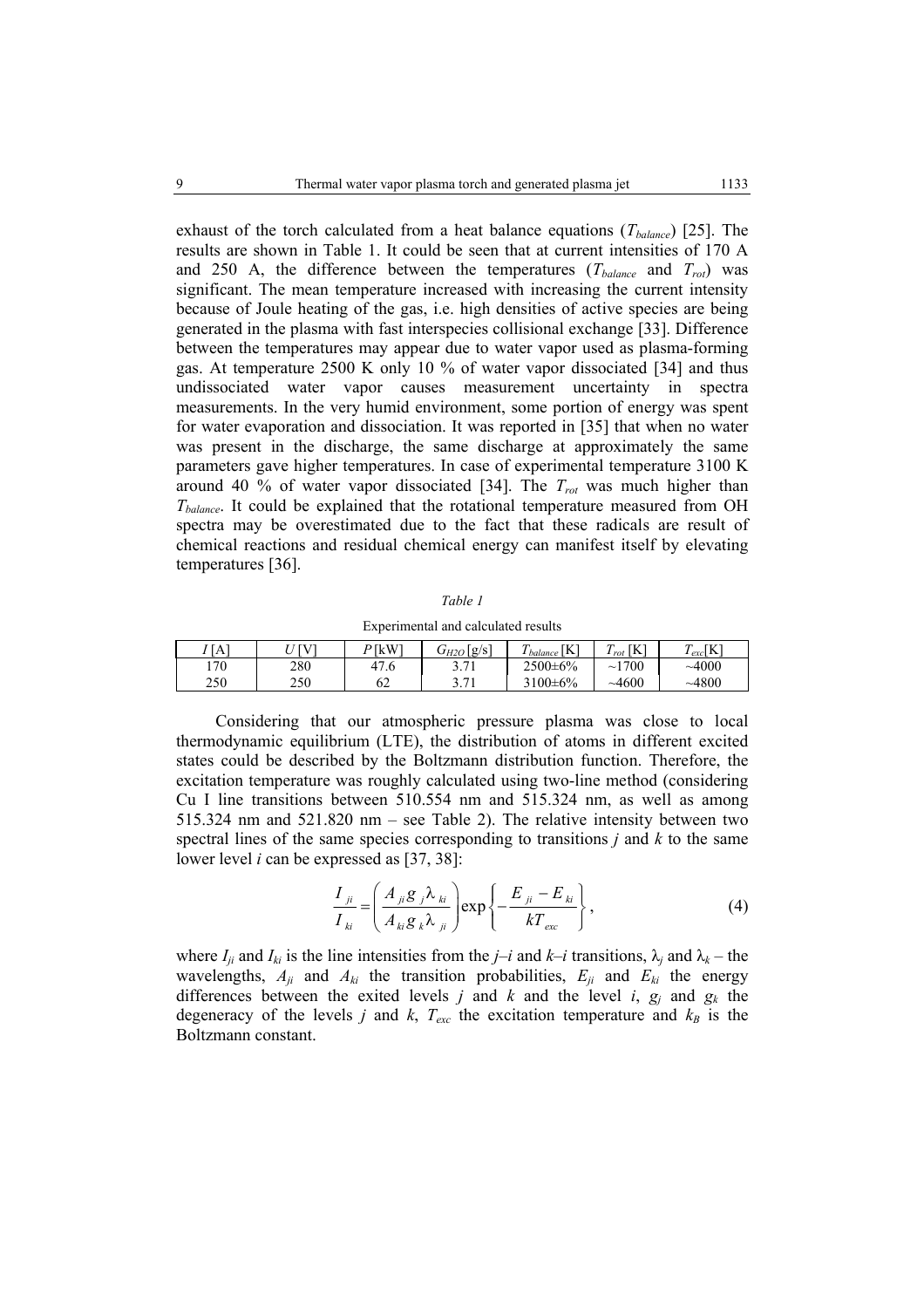| an |  |
|----|--|
|    |  |

Line parameters of the Cu I lines [33]

| Line | [nm]    | $E_i$ [eV] | $E_i$ [eV] | g | $g_i$ | $10^8 s^{-1}$<br>$A_{ii}$ |
|------|---------|------------|------------|---|-------|---------------------------|
| Cu I | 510.554 | 3.817      | 1.389      |   |       | 0.02                      |
| Cu I | 515.324 | 6.191      | 3.786      |   | ∼     | 0.6                       |
| Cu I | 521.820 | 6.192      | 3.817      |   |       | 0.75                      |

The evaluated excitation temperatures (see Table 1) are quite in a good agreement with other author who investigated a similar discharge at atmospheric pressure [39]. At current intensity of 170 A, a difference between the rotational and excitation temperatures was significant. It indicated that our plasma was not in a local thermal equilibrium (LTE). The same explanation described previously may stand commenting on this difference. In opposite, at current intensity of 250 A the obtained rotational and excitation temperatures ( $T_{rot} \approx T_{erc}$ ) were close to each other indicating that the local thermodynamic equilibrium conditions in our plasma were fulfilled. According to [40] the atmospheric DC arc plasmas are supposed to reach a LTE.

Finally, it is important to note that the rotational and excitation temperatures determined from the measured spectra were calculated roughly. Thus, more detailed examinations are required considering the estimation of rotational, excitation and electron temperatures, as well as electrons concentration. However, the former temperatures of the DC arc plasma in a mixture of  $Ar-H<sub>2</sub>O$  vapor are not properly studied and reported in the available literature.

#### **4. CONCLUSIONS**

In this research the operational parameters of the atmospheric pressure DC arc plasma torch stabilized with water vapor vortex, as well as diagnostics of generated plasma jet by means of optical emission spectroscopy were studied.

 The shielding gas argon was found to reduce the arc voltage by 18% at flow rate of water vapor of 2.63 g/s, while at increased content from 3.71 to 4.48 g/s, a good agreement between the experimental and calculated values has been observed. The experimentally obtained integral coefficient of thermal efficiency of the torch showed a good correspondence with accuracy less than 7% with the calculated data.

An optical emission spectroscopy method was used to determine species in argon-water vapor plasma, as well as the rotational and excitation temperatures. The main emission lines observed were as follows: Ar (I), OH, O (I), Cu (I), and Balmer emission line profile corresponding to  $H_{\alpha}$ ,  $H_{\beta}$  and  $H_{\gamma}$ . The emission of OH band was used to measure the rotational temperature corresponding to gas temperature. The determined temperatures from the spectra at different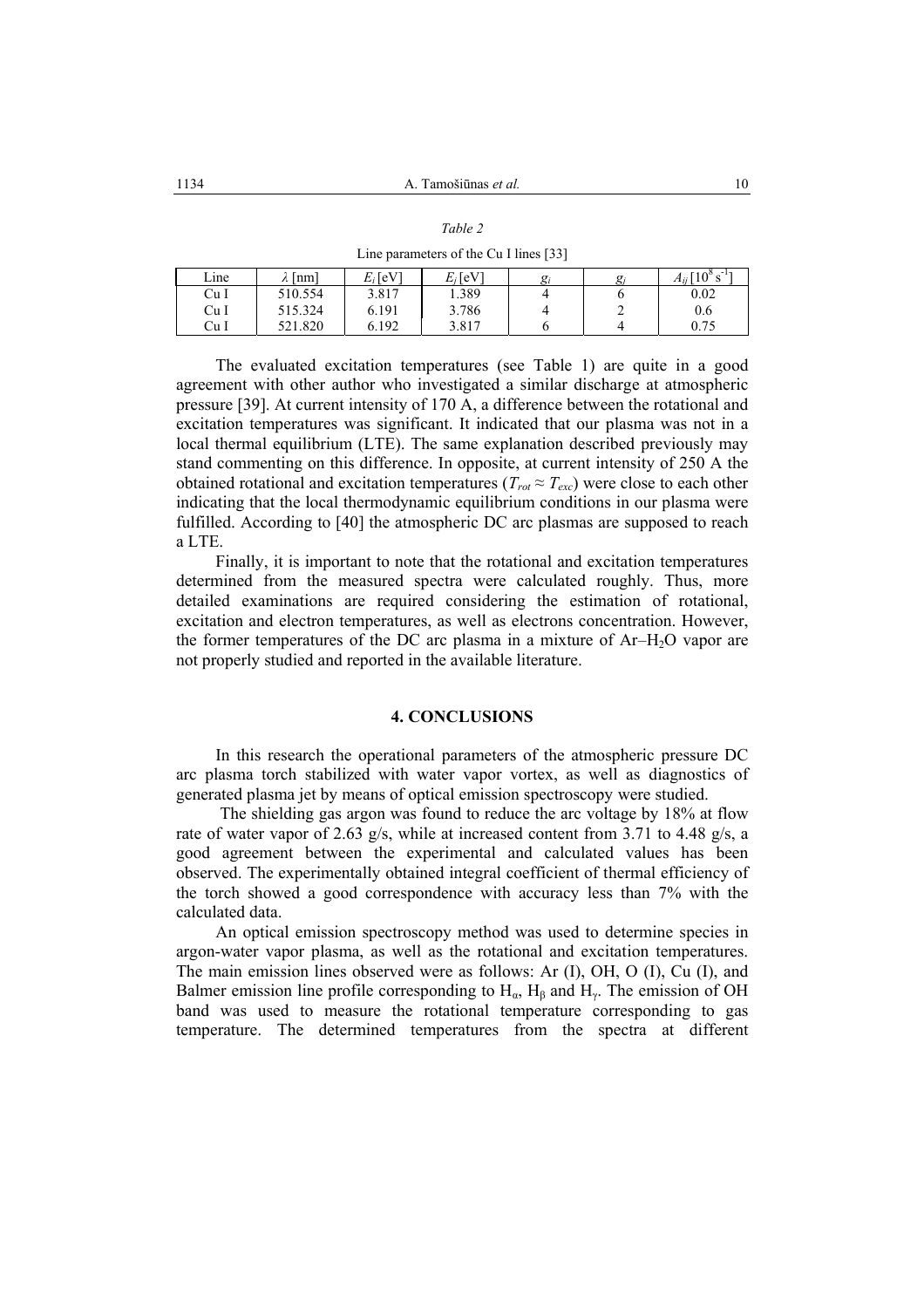experimental conditions were compared with the mean gas temperatures calculated from a heat balance equations. The rotational temperature was measured to be  $\sim$  1700 K at 47.6 kW, and  $\sim$  4600 K at 62 kW torch power. The excitation temperature was calculated using two-line method from Cu I line transitions between 510.554 nm and 515.324 nm, as well as among 515.324 nm and 521.820 nm. It was found to be in the range of  $\sim$  4000–4800 K. At the plasma torch power of 62 kW, and the current intensity of 250 A, the rotational and excitation temperatures ( $T_{rot}$  and  $T_{exc}$ ) were close to each other indicating a LTE in the plasma.

Since there is lack of data published on diagnostics of DC arc thermal plasmas in a mixture of Ar–water vapor by optical emission spectroscopy estimating temperatures from the measured spectra, more detailed examinations are required considering this issue.

*Acknowledgments*. This research was funded by a grant (no. ATE-10/2012) from the Research Council of Lithuania.

#### **REFERENCES**

- 1. C. Tendero, Ch. Tixier, P. Tristant, J. Desmaison, Ph. Leprince, Spectrochim. Acta B., **61**, 2–30 (2006).
- 2. G. Bonizzoni, E. Vassallo, Vacuum, **64**, 327–336 (2002).
- 3. M. I. Boulas, P. Fauchais, E. Pfender, *Thermal Plasmas: Fundamental and Applications*, Plenum Press, New York, 1994.
- 4. E. Pfender, Pure Appl. Chem., **60**, 519–606 (1988).
- 5. A. I. Al-Shamma'a, S. R. Wylie, J. Lucas, R. A. Stuart, Process. Technol., **121**, 143–147 (2002).
- 6. W. J. Xu, J. C. Fang, X. S. Lu, J. Mater. Process. Technol., **129**, 152–156 (2002).
- 7. P. Fauchais, A. Vardelle, A. Denoirjean, Surf. Coat. Technol., **97**, 66–78 (1997).
- 8. V. Snapkauskiene, V. Valincius, P. Valatkevicius, Catal. Today, **176**, 77–80 (2011).
- 9. Ph. G. Rutberg, V. A. Kuznetsov, E. O. Serba, S. D. Popov, A. V. Surov, G. V. Nakonechny, A. V. Nikonov, Appl. Energ., **108**, 505–514 (2013).
- 10. G. Van Oost, M. Hrabovsky, V. Kopecky, M. Konrad, M. Hlina, T. Kavka, Vacuum, **83**, 209–212 (2008).
- 11. G. Ni, Y. Lan, Ch. Cheng, Y. Meng, X. Wang, Int. J. Hydrogen Energ., **36**, 12869–12876 (2011).
- 12. S. Ch. Kim and Y. N. Chun, Int. J. Hydrogen Energ., **13**, 523–529 (2007).
- 13. D. Y. Kim, D. N. Park, Surf. Coat. Techn., **202**, 5280–5283 (2008).
- 14. T. Watanabe, T. Tsuru, Thin Solid Films, **516**, 4391–4396 (2008).
- 15. Y. Byun, M. Cho, J. W. Chung, W. Namkung, H. D. Lee, S. D. Jang, Y. S. Kim, J. H. Lee, C. R. Lee, S. M. Hwang, J. Hazard. Mater., **190**, 317–323 (2011).
- 16. S. C. Kim, Y. N. Chun, Renew. Energ., **33**, 1564–1569 (2008).
- 17. G. Espie, A. Denoirjean, P. Fauchais, J. C. Lable, J. Dulsky, O. Schneeweiss, K. Volenik, Surf. Coat. Techol., **195**, 17–28 (2005).
- 18. A. Tamosiunas, V. Grigaitiene, P. Valatkevicius, Nukleonika, **56**, 131–135 (2011).
- 19. M. Hrabovsky, Pure Appl. Chem., **70**, 1157–1162 (1998).
- 20. M. Hrabovsky, Pure Appl. Chem., **74**, 429–433 (2002).
- 21. M. Hrabovsky, M. Konrad, V. Kopecky, V. Sember, Ann. NY. Acad. Sci., **891**, 57–63 (1999).
- 22. B. Glocker, G. Nentwig, E. Messerschmid, Vacuum, **59**, 35–46 (2000).